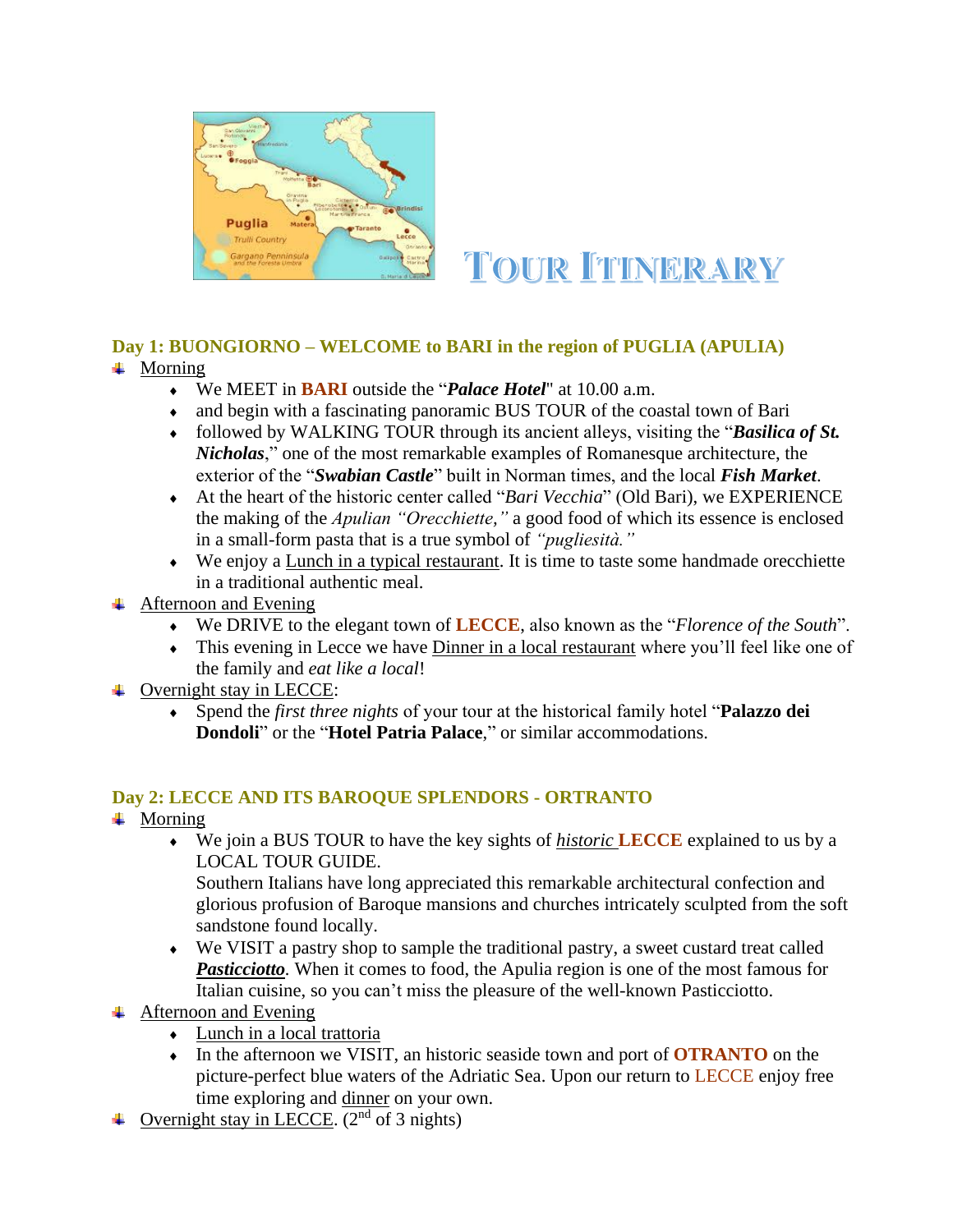### **Day 3: THE MARVELS OF GALLIPOLI & GROTTE ZINZULUSA**

- $\ddot{+}$  Morning
	- We travel to the town of **GALLIPOLI**, an important Greek colony in the Middle Ages.
- $\overline{\phantom{a}}$  Afternoon and Evening
	- After Lunch in a popular fishing restaurant, we TRAVEL to "*Grotte Zinzulusa,"* located in the very bottom of Italy's boot, for a fun boating excursion.
	- A majestic sheer sea cliff near CASTRO welcomes us to Zinzulusa Cave, one of Salento's most impressive karstic phenomena. The cave, which branches out in several different directions, owes its name to the popular imagination - its many stalactites and stalagmites look like limp rags, which are called "*Zinzuli*" in the local Salento dialect.
	- We RETURN to the old town of LECCE where the *evening is all yours* for a meal or taking in the atmosphere of the evening "stroll." Dinner is on your own.
- ← Overnight stay in LECCE.  $(3<sup>rd</sup>$  of 3 nights)

#### **Day 4: PRIMITIVO WINE TASTING IN MANDURIA & MATERA**

- $\overline{\phantom{a}}$  Morning
	- LEAVING the beautiful *Puglia* region, we DRIVE to nearby *Basilicata* region and the town of **MATERA**. Even for Italians, Basilicata is off the beaten track and little known, despite being portrayed as *Biblical Palestine* in countless film epics.
	- On the way we STOP is a *well-known winery* located in the *Manduria* region for a *tasting of their wines* "*Primitivo*" and a VISIT to the *wine culture museum*.
- $\overline{\text{4}}$  Afternoon and Evening
	- Free time to leisurely explore and enjoy.
	- For Dinner this evening we will *meet for a delicious meal* in a local gourmet restaurant.
- $\triangleq$  Overnight stay in MATERA (1<sup>st</sup> of 2 nights)
	- For two nights we stay in *"[Palazzo](https://www.palazzodelducamatera.it/en/) del Duca"* or similar, located in the heart of the Sassi district, one of the world's oldest towns, inhabited since the *Paleolithic Age*.

#### **Day 5: MATERA & ALTAMURA**

- *MATERA is a fabulous troglodyte town of prehistoric grottoes, cave tabernacles, abandoned hovels and Renaissance houses, all excavated into the luminous limestone tufa. The rock-cut cave dwellings known as the Sassi, date back to Byzantine times.*
- $\blacksquare$  Morning
	- We visit a local bakery in **ALTAMURA** for a DEMONSTRATION the making of bread, baked in an old wood-burning oven. "*Altamura Bread"* is a rustic bread from the Italian province of Bari. *Semolina Flour* gives it a distinct texture, flavor and aroma that is *unique to Italy*!
- + Afternoon and Evening
	- Lunch at a *local farm* or ristorante.
	- Upon returning to MATERA, the rest *of the day free for leisure and exploring* in beautiful Matera. Dinner on your own.
- $\overline{\phantom{a}}$  Overnight stay in MATERA (2<sup>nd</sup> of 2 nights)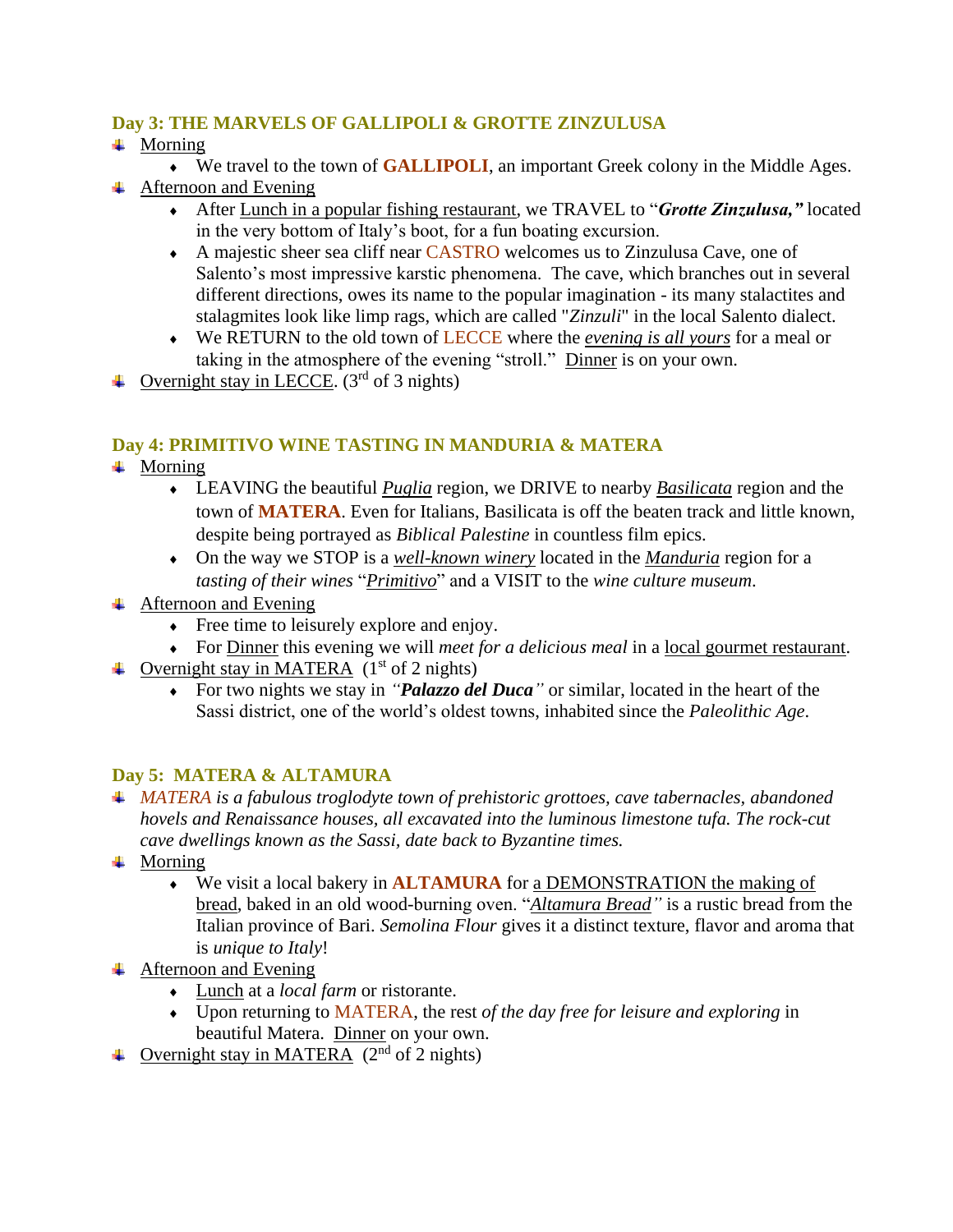#### **Day 6: ALBEROBELLO, NOCI & OSTUNI**

*Today's visit takes you to the town of* **ALBEROBELLO***, famous for its district of Trulli, spread over the hillside to the south of the town. These square structures have conical roofs covered with "Chiancarelle," grey-limestone roof slabs, and are crowned by differently shaped pinnacles, each with a magical significance.* 

# $\overline{\phantom{a}}$  Morning

- We will TOUR an 18th century small *Trullo house*, giving something of the atmosphere of trullo life, with sweet, rounded rooms that include a re-created bakery, bedroom and kitchen.
- + Afternoon and Evening
	- Lunch and visit of *"Agriturismo Aglio Piccolo"* in the town of **NOCI**. We TOUR an *Apulian farmhouse,* known in Puglia as *masseria,* and DISCOVER the *cheese factory* offering samples of *farm-fresh burrata, mozzarella and ricotta cheeses*.
	- Dinner in a local restaurant.
- $\triangleq$  Overnight stay in OSTUNI (1<sup>st</sup> of 4 nights)
	- Enjoy four nights in the white town of OSTUNI.

# **Day 7: "WHITE TOWN" OF OSTUNI & WINE TASTING**

- $\blacksquare$  Morning
	- We TAKE A STROLL through the narrow alleys and steep stairways of picturesque **OSTUNI**, *a town which shines like a pearly white tiara*, extending across three hills with the magnificent gem of a late-Gothic 15th century cathedral.
	- Lunch and a WINE-TASTING at a local restaurant. *Savor the local flavors!*
- $\overline{\phantom{a}}$  Afternoon and Evening
	- Upon our return, immerse yourself in the unique treasures and pleasures of OSTUNI on your own.
	- Perhaps there is the possibility to visit historical city of **MONOPOLI** by night.
	- Evening is free for exploring and dinner on your own.
- $\triangleq$  Overnight stay in OSTUNI (2<sup>nd</sup> of 4 nights)

# **Day 8: POLIGNANO A MARE**

Wide horizons, bold colors, sometimes harsh and a bit lunar. Such is the landscape of the "*Murgia Valley*" from the *Imperial Puglia*, dominated by the presence of **Frederick II**.

- $\downarrow$  Morning
	- We are INVITED to a COOKING CLASS in the preparation of our *home-hosted Lunch*.
- $\overline{\phantom{a}}$  Afternoon and Evening
	- We VISIT the seaside town of **POLIGNANO A MARE**, a town of Greek origins located on a steep rocky cliff of a deep gorge overlooking the Adriatic Sea.
	- The historic center of **POLIGNANO** offers all the right ingredients for a perfect day out. The tiny old town accessed by crossing "La Porta Vecchia" combines charming whitewashed streets with beautiful old churches and white beaches.
	- Dinner on your own tonight.
- Overnight stay in OSTUNI ( $3<sup>rd</sup>$  of 4 nights)